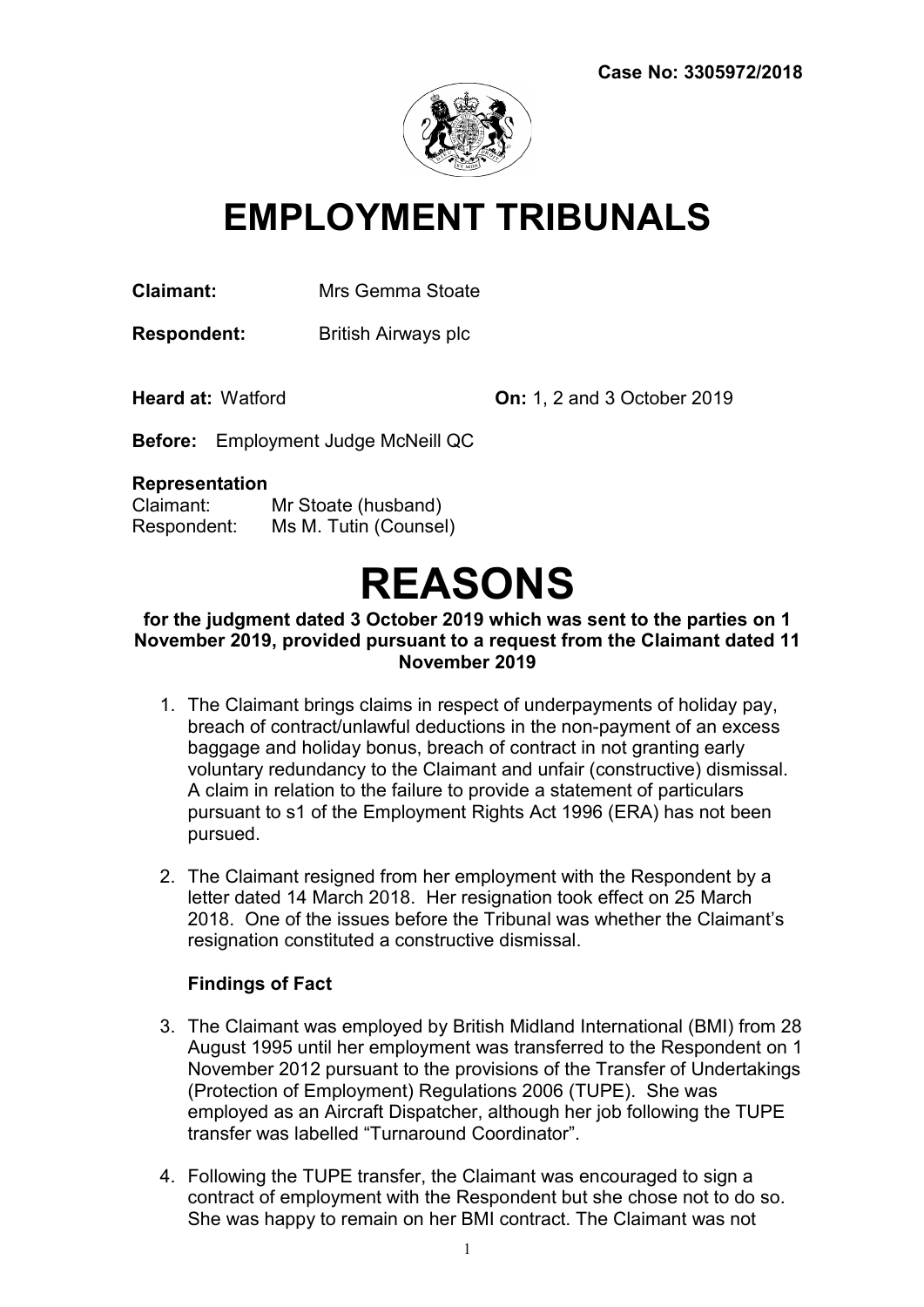placed under any undue pressure to sign the contract with the Respondent. Although the Respondent wanted its staff to be employed on common terms and conditions, it knew that it could not require this.

- 5. Neither the Claimant nor the Respondent was able to produce to the Tribunal either the Claimant's individual contract of employment with BMI or any collectively agreed terms on which the Claimant was employed by BMI. Neither the Claimant nor the Respondent were able to find such documents during the disclosure process. Although there plainly was a contract of employment which governed the employment relationship between the Claimant and the Respondent from 1 November 2012 until 25 March 2018, neither party could provide written evidence as to the details of those terms. That did not make the Tribunal's task any easier.
- 6. BMI was purchased by the Respondent's parent company, International Airlines Group (IAG), shortly before BMI entered administration. At the time of the TUPE transfer, the Claimant worked part-time. Her job involved tasks such as boarding departing passengers, de-boarding arriving passengers, liaising with the flight deck and loaders, fueling and stocking the aircraft, aircraft security and checking the weight and balance of the aircraft ("aircraft trim").
- 7. Immediately following the TUPE transfer, the Claimant and the 23 or so BMI employees who transferred with her, were given the title Turnaround Coordinator (TRC) by the Respondent. This was a new job title created for the incoming BMI Aircraft Dispatchers. The Respondent already had existing employees carrying out the same role as the Claimant who had the job title of Turnaround Manager (TRM). The TRMs were all existing employees of the Respondent who, for historical reasons, were better paid, and therefore more expensive for the Respondent to employ, than the TRCs. Following the TUPE transfer, no new TRMs were engaged, only TRCs. The group comprising both TRCs and TRMs was described by the Respondent as "TRMC".
- 8. At the end of 2016, the Respondent put forward a significant change programme for its underwing operation at Heathrow terminals 3 and 5. This was known as Project Independence. The project set out to improve safety standards, give better service to customers and cut costs. The cost-cutting exercise involved the reduction of staff numbers in the department where the Claimant was employed.
- 9. There was consultation with the trade unions in relation to the project. A letter to Mick Rix, GMB National Officer, dated 8 November 2016, indicated a proposal to cut the numbers in the TMRC group from 227 to 184, a reduction of 43 jobs. During consultation with the trade unions, the Respondent indicated that its proposals would lead to a cost benefit of £4.9 million in 2017 and £15 million in 2018. These were projections.
- 10. During the consultation with the trade unions, the Respondent referred to a "proposal of voluntary redundancy for those at risk colleagues who would like to leave the business". In answers to questions, the Respondent stated that, if it were oversubscribed for voluntary redundancy, it would "work with the Trade Unions to determine how best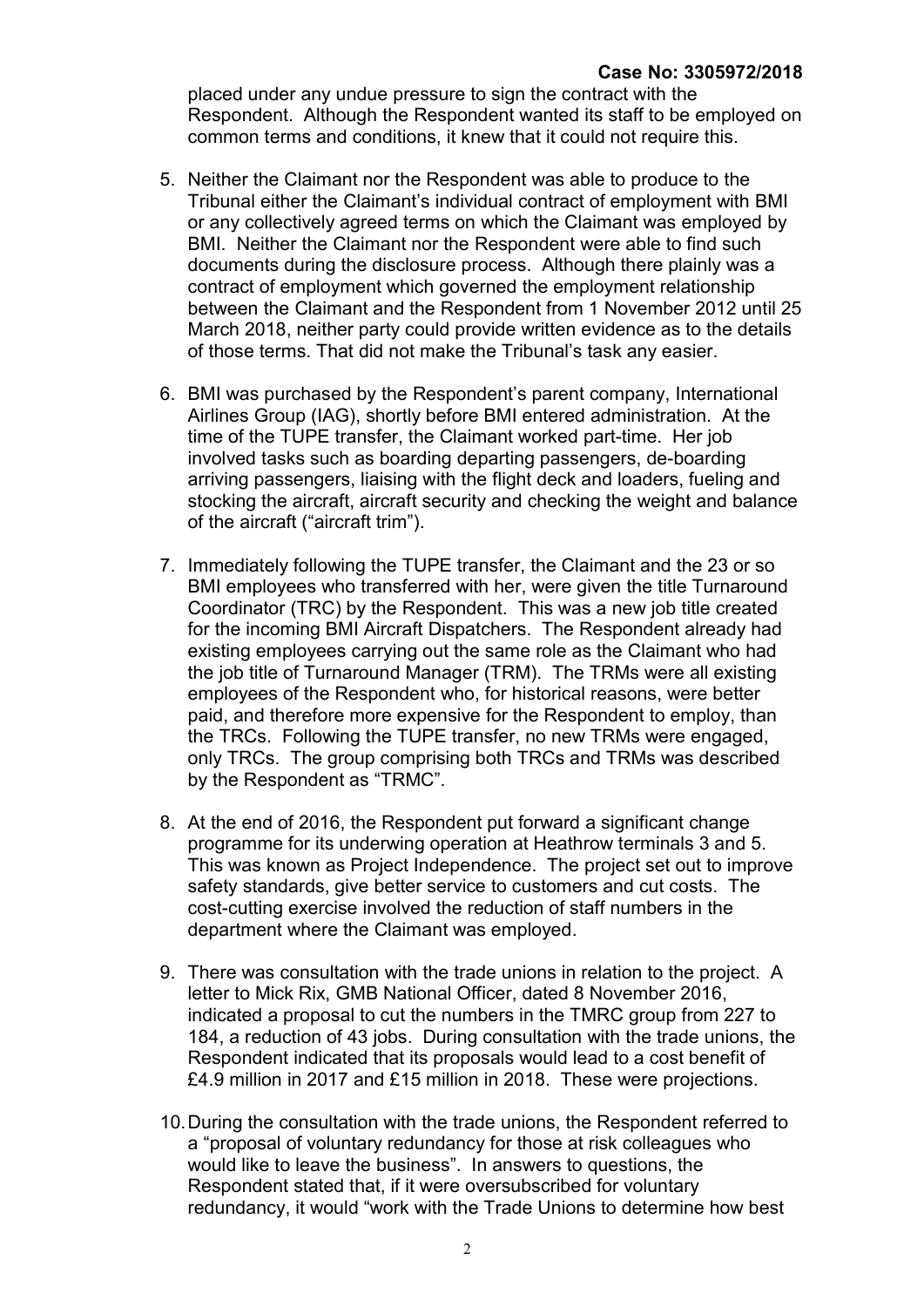#### Case No: 3305972/2018

to manage the demand". In relation to whether there would be compulsory redundancies, the Respondent said that its "final proposal would see a number of options for affected staff to choose from including Voluntary Redundancy" and there was "no proposal to make any compulsory redundancies as a result of these changes". Discussions would take place with the trade unions in the event of "insufficient take up of the voluntary arrangements of applicants for the new role to make the changes possible".

- 11. Before the implementation took place, there would be a staff ballot. If the ballot was in favour of implementing the changes, the turnaround work would remain within BA. If not, the work would be outsourced to handling agents. As the head of Turnaround Operations, Mr David Wilding, explained to the Tribunal, the threat of losing the turnaround work had been there for 20 years. The Respondent wanted to be in a place where it had the best opportunity to keep the work. The Respondent's motivation to persuade affected employees to vote in favour of the proposed change was strong.
- 12. The Claimant attended a briefing on the proposed changes. Mr Wilding carried out the briefing. Neither party could provide a precise date for the briefing but it was probably shortly before the ballot which took place on 24 and 25 May 2017.
- 13. What was said at that briefing is very much in dispute and relevant to matters I have to determine. The Claimant said that she and the other attendees were told that the Respondent was making changes on the ramp, associated with streamlining and cost-cutting. They were creating a new job title of Aircraft Departure Manager which would replace both TRMs and TRCs. She said that Mr Wilding said at the meeting: "if you do not accept the changes then we cannot guarantee you will stay in a British Airways uniform". The meaning was clear. If the TRMCs did not vote in favour of the changes, their jobs would go to an outside handling agent.
- 14. The Claimant's evidence was that Mr Wilding also said that as part of the reorganisation the Respondent was offering voluntary redundancy. He said: "everyone who wants it will get it and we will back-fill if we have to".
- 15. The Claimant saw this as a "carrot" to help the reorganisation go through. The Claimant was not only willing to leave but was keen to leave. The job had changed and she was thinking of taking up a different role, teaching and coaching horse riders. The voluntary redundancy money would be helpful.
- 16. During the course of her evidence, the Claimant was taken to slides used during the presentation. Those slides indicated that VR applications from TRMs would be "prioritised". The Respondent contended that this clearly indicated that TRMs would have priority in the voluntary redundancy process. The Claimant said that she understood this to mean that TRMs would be allowed to go first. It was not in dispute that there would be different exit dates for those taking voluntary redundancy.
- 17. The Claimant relied on a witness statement from a Ms Emma Stone,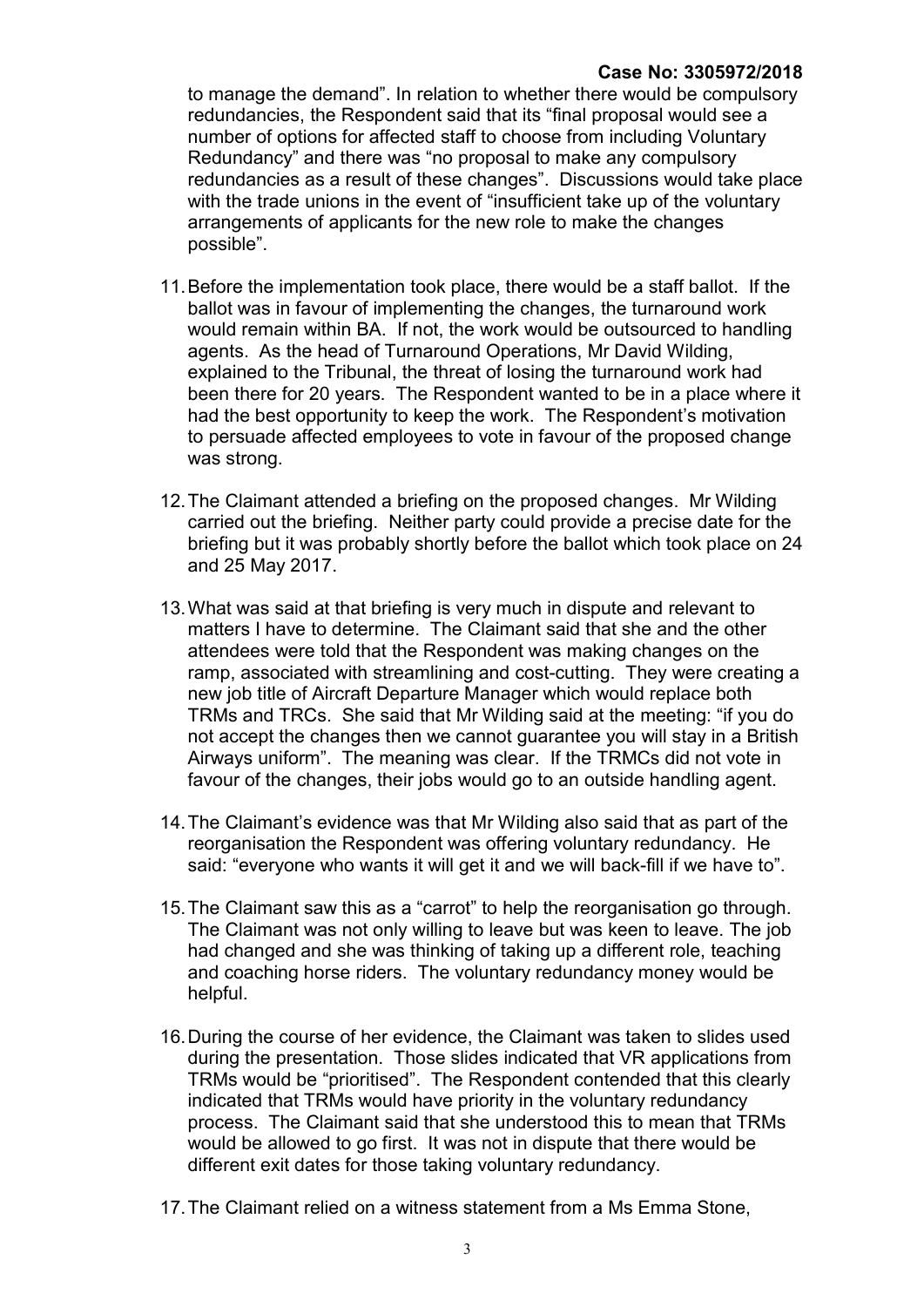#### Case No: 3305972/2018

signed with a statement of truth. Ms Stone said that it was clear that the Respondent wanted the TRMCs to vote in favour of the proposal. She said that voluntary redundancy was offered and that it was made 100% clear that anyone who wanted voluntary redundancy could have it. She said that this happened in her meeting and, from talking to other TRCs, she knew that the same was true of other meetings. There were no statements by BA managers to the contrary.

- 18. The Claimant also relied on anonymous witness statements from three other employees who said that the proposal was sold to the TRMCs on the basis that they could have voluntary redundancy if they did not want to take up the role of Aircraft Departure Managers. She also relied on text messages saying much the same thing. One individual recorded in a text message that she remembered it being said that "anyone who wants voluntary redundancy can get it", however, "TRCs may have to wait longer". Reference was made to back filling so that anyone who wanted to go could go.
- 19. Mr Wilding, in his evidence, denied making the comment about staying in a BA uniform. He said that the proposals were to result in the reduction of about 40 employees in the dispatch department: "while the offer of voluntary redundancy was given to all staff in the Turnaround department, it was made clear to staff at the briefings that voluntary redundancy would be agreed with TRMs first (as this would create higher cost saving because of their more expensive contracts) and it was only if we didn't fill all the voluntary redundancy slots with TRMs that we would allow voluntary redundancy to the TRCs". Mr Wilding denied saying that anyone who applied for voluntary redundancy would be granted it.
- 20. When cross-examined, Mr Wilding explained that he did not speak from a script at the briefings. He took people through the slide pack. He said that he made it clear that TRCs may not get voluntary redundancy.
- 21. Ms O'Shea, who conducted other briefings and gave evidence to the Tribunal, was also clear that there was no promise of voluntary redundancy to all staff. Her evidence was consistent with that of Mr Wilding.
- 22. The slide pack was referred to in the evidence. It was described as "TRMC Presentation" and was dated April 2017. The first slide was entitled "our proposal – a re-cap". The slide showed the logos of other handlers down its right-hand side: handlers who might benefit from the contract if the work were outsourced. The first bullet was: "We work in a competitive industry and want to ensure we continue having BA colleagues turning BA aircraft". It was made clear that the proposal would be implemented in two phases: Phase 1 would start in September 2017 and Phase 2 in March 2018, subject to the outcomes and review of Phase 1. Later there were 4 possible dates for voluntary redundancies taking effect.
- 23. Reference was made to "Deferred VR over 2017 and 2018". It was stated that: "All TRMCs would be offered voluntary redundancy and able to apply for part-time/job share working. Voluntary redundancy applications will be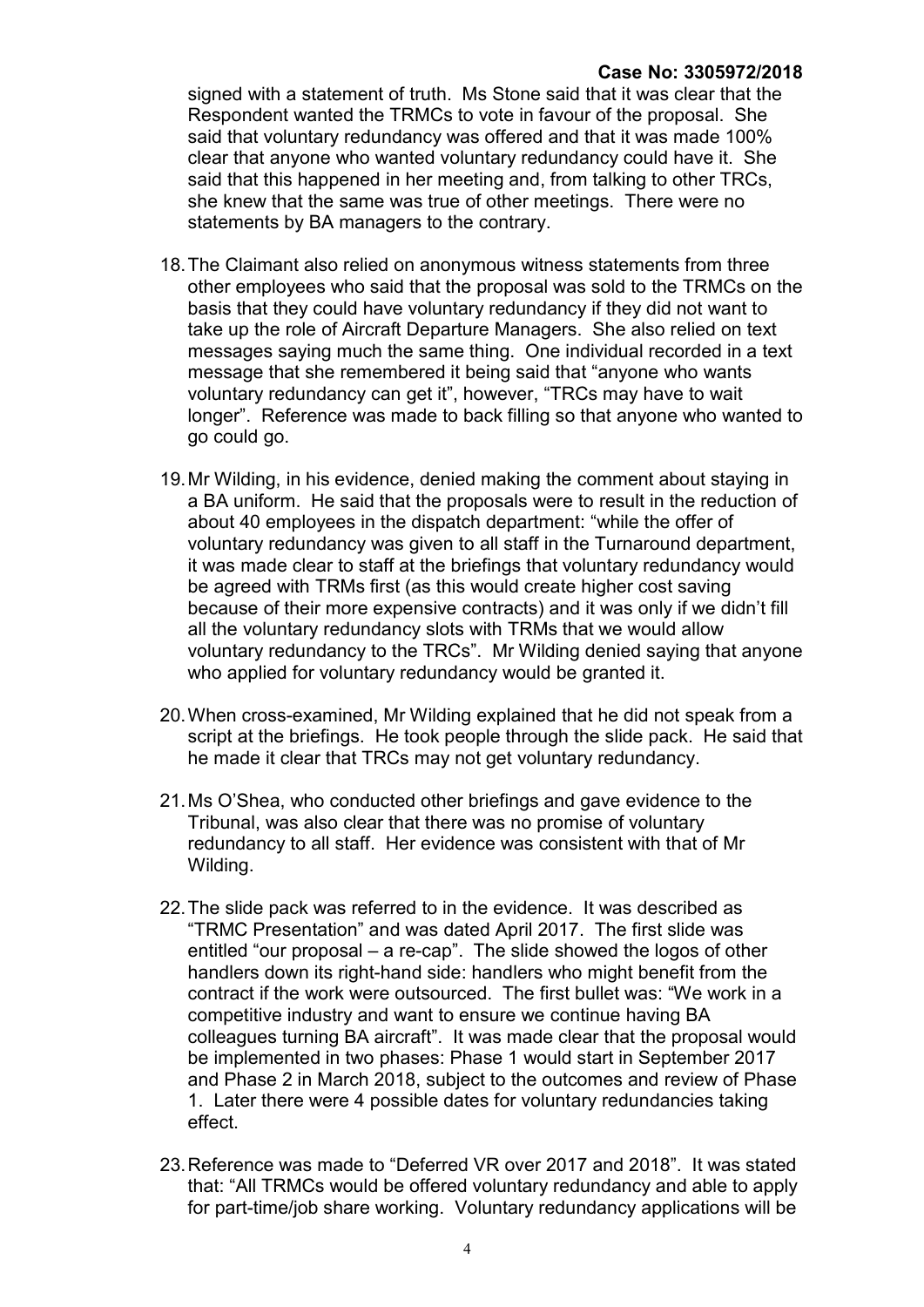#### Case No: 3305972/2018

prioritised from TRM applicants first". It was then stated under a heading "Voluntary Redundancy and flexible working" that "Enhanced Voluntary redundancy would be available with flexible leaving dates offered. TRMCs would also have the option to move to part-time working or job-sharing".

- 24. In a section headed Key FAQs, the first question was: "What are the voluntary redundancy terms"? The answer was: "An offer of Enhanced Voluntary Redundancy including 5,000 pounds retraining payment would be offered to all permanent TRMCs across a deferred exit programme. The earliest exit date is anticipated to be November 2017, and the latest exit June 2018. Applications would be prioritised from the TRM community". The final slide contained the words: "voluntary redundancy is available to all…TRMC staff".
- 25. In determining whether I accepted the Claimant's evidence about what was said at this meeting, I made my own assessment of the witnesses based on their oral evidence. I took into account that the witnesses relied on by the Claimant had not attended to be cross-examined on their accounts and in the case of all but Ms Stone, had not provided witness statements. I therefore could not give those accounts the weight that they may have had if they had attended for cross-examination. There was nevertheless a thread of consistency between all the statements.
- 26. In relation to the Respondent's evidence, the Respondent submitted that Mr Wilding's evidence should be preferred. It would make no commercial sense for the Respondent to make a guaranteed offer of voluntary redundancy to all employees when it did not know how many would apply. In any event, the correspondence which post-dated the ballot made it clear that what was being offered were 'preferences', which included voluntary redundancy. It was, as is normal under voluntary redundancy schemes, for the employer to decide whether to accept or reject applications for voluntary redundancy depending on its business needs. Normal commercial practice should be taken into account.
- 27. As is so often the case, it was the contemporaneous documentation which was helpful in assessing differing accounts of the same events. I noted that nowhere in the documentation was it stated that voluntary redundancy might only be available to some of the group. Indeed, looking objectively, much of the language indicated the contrary: such as that "voluntary redundancy would be available to all" and that "all TRMCs would be offered voluntary redundancy". The reference to prioritisation of TRMs was entirely consistent with what the Claimant said, namely that TRMs would be able to go first.
- 28. I preferred the Claimant's evidence on this issue. The Claimant gave her evidence in a clear and straightforward way. Where there were differences between her evidence and Mr Wilding's evidence, I preferred her account. I took into account the strong pressure to keep this work within BA which was communicated to the group and that the clear message was to vote in favour of the proposal. I also took into account that the Claimant did not specifically complain about not receiving voluntary redundancy or make the allegations now made in relation to that promise until February or March 2018.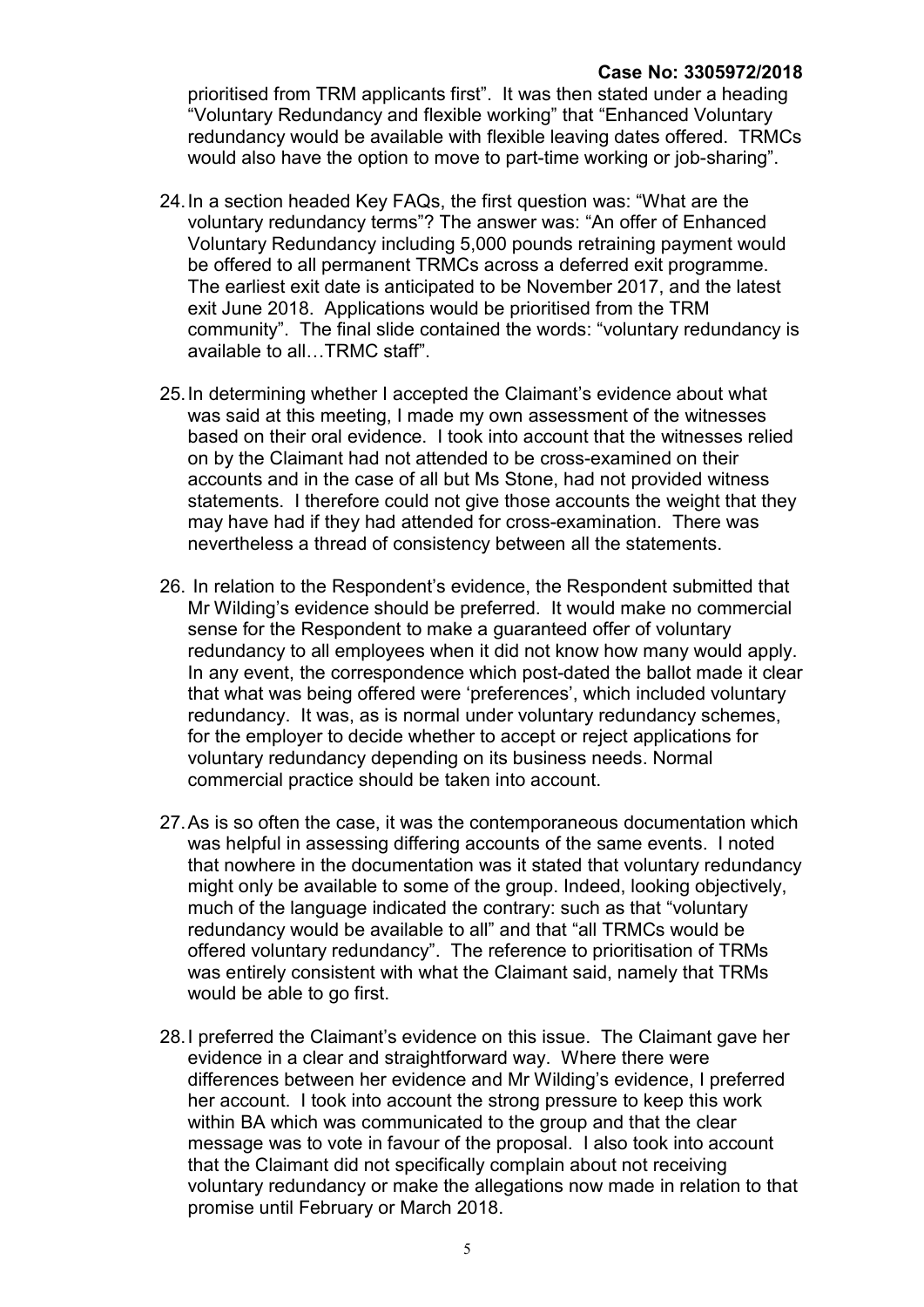- 29. The day after the second day of the ballot, in which the Claimant voted in favour of the proposal, a letter was sent to the Claimant. This letter referred to the requirement that the Claimant should submit her preferences from 4 options that included voluntary redundancy. It then stated: "Should you wish to leave BA under an Enhanced Voluntary Redundancy Arrangement, your Voluntary Redundancy offer is £9,914 pounds to compensate you for the loss of your employment by reason of redundancy. In addition BA will pay you an additional compensation payment of 5,000 pounds. BA will provide you the full terms of this arrangement it this is your preferred option".
- 30. This letter was accompanied by a pack. In the pack, it was stated that if the Claimant's preference was for voluntary redundancy, she would receive a formal written offer outlining the full terms of the arrangement. She was told that her preference form was not binding. She was also told that if voluntary redundancy was one of her preferences, the Respondent would review whether they were able to release her and, if so, which leaving date was allocated.
- 31. The Claimant accepted the offer of voluntary redundancy in the letter of 26 May 2017, although neither party was able to produce this acceptance.
- 32. On 30 June 2017, the Claimant was sent another letter offering enhanced voluntary redundancy. In this letter, the Respondent stated that the criteria for determining whether employees could be released under voluntary redundancy would be "entirely based on the needs of the business". This letter was very much more detailed.
- 33. The Claimant trusted the Respondent to comply with what it had said at the pre-ballot briefing. She confirmed that she wished to leave the Respondent as part of the voluntary redundancy scheme and that she had understood the terms of her voluntary redundancy offer on 3 July 2017.
- 34. On the same date, the Claimant sent an email to Ms O'Shea. She referred to the offer of voluntary redundancy. She then requested a copy of her employment contract and confirmation of whether her holiday pay included shift pay in accordance with a judgment of the Reading employment tribunal in 2010.
- 35. On 31 July 2017, the Claimant's husband, who is a solicitor and represented her at this hearing, wrote to the Respondent with a reminder about the Claimant's earlier email to which no response had been received. He then asked if voluntary redundancy was being made available to his wife.
- 36. Ms O'Shea responded on 4 August 2017 that they were looking into the Claimant's original email and would be liaising with the Claimant on their response.
- 37. On 20 August 2017, Ms O'Shea confirmed to Mr Wilding that voluntary redundancy would only be offered to TRMs.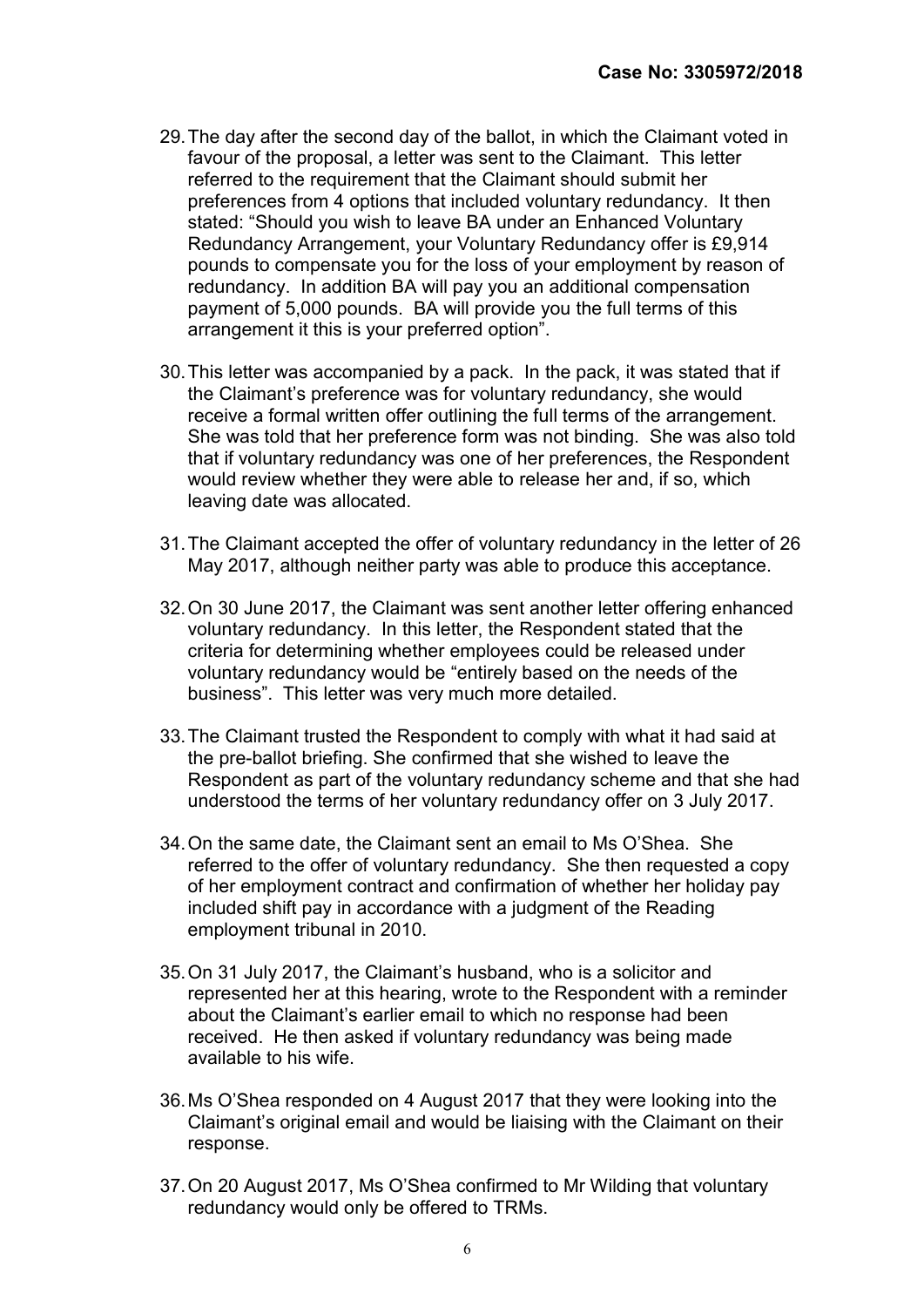- 38. On 31 August 2017, nothing further having been heard from the Respondent in response to the email of 3 July 2017, the Claimant, through her husband but with her express consent, submitted a grievance to the Respondent. The grievance related to the email of 3 July 2017 and, in particular, the holiday pay matter.
- 39. On 1 September 2017, Mr Wilding informed the Claimant and her husband that he was setting up a meeting on 19 September to discuss the Claimant's concerns and that he would "send a copy of [her] employment contract as soon as [he could]."
- 40. Also on 1 September 2017, Ms O'Shea responded in relation to the shift pay matter that the Respondent paid "consolidated shift pay" whether an employee was working or on holiday. In fact, the Claimant's pay slips show shift pay as a specific item. The Claimant was not happy with this response and her husband wrote an email on 4 September 2017 setting out further questions about this. In the same email, Ms O'Shea informed the Claimant that voluntary redundancy was not being offered to TRCs.
- 41. On 8 September 2017, the Claimant requested the job descriptions and qualification/training requirements for TRMs. These were not provided.
- 42. On 19 September 2017, the Claimant met with Mr Wilding. The meeting was treated as an informal meeting and no notes were kept. Mr Wilding was unable to answer the Claimant's questions. He contacted HR after the meeting in order to try to obtain a copy of the Claimant's employment contract. Although he said in evidence that he sent an email to someone named "Francesca" in relation to this issue, no such email was disclosed by the Respondent. The grievances remained unresolved.
- 43. When the Claimant reminded Mr Wilding again in December 2017 about her employment contract, Mr Wilding said that he had been unsuccessful and would try again. But the contract was not found. I concluded that no very great efforts were made to see whether the contract could be found. There was significant delay in providing a response to the Claimant's request which was first made on 3 July 2017. If the Respondent did not retain a copy of the Claimant's contract of employment, it could have said so.
- 44. In January 2018, the Claimant submitted a request for unpaid leave. This was to meet childcare commitments. The Claimant had had such a period of leave in 2013. Ms Kate Hogg, who normally assisted the Claimant with childcare, had her own caring commitments connected with a sick relative. By 11 February 2018, this had not been resolved. In the event, Ms Hogg was able to continue.
- 45. On 5 February 2018, via her husband, the Claimant communicated a further grievance to the Respondent. She subsequently confirmed this grievance in an email dated 15 February 2018. This grievance related to the matters previously raised relating to shift pay, the contract of employment and the job descriptions. Mr Stoate stated that "if the Claimant were offered voluntary redundancy none of the other grievances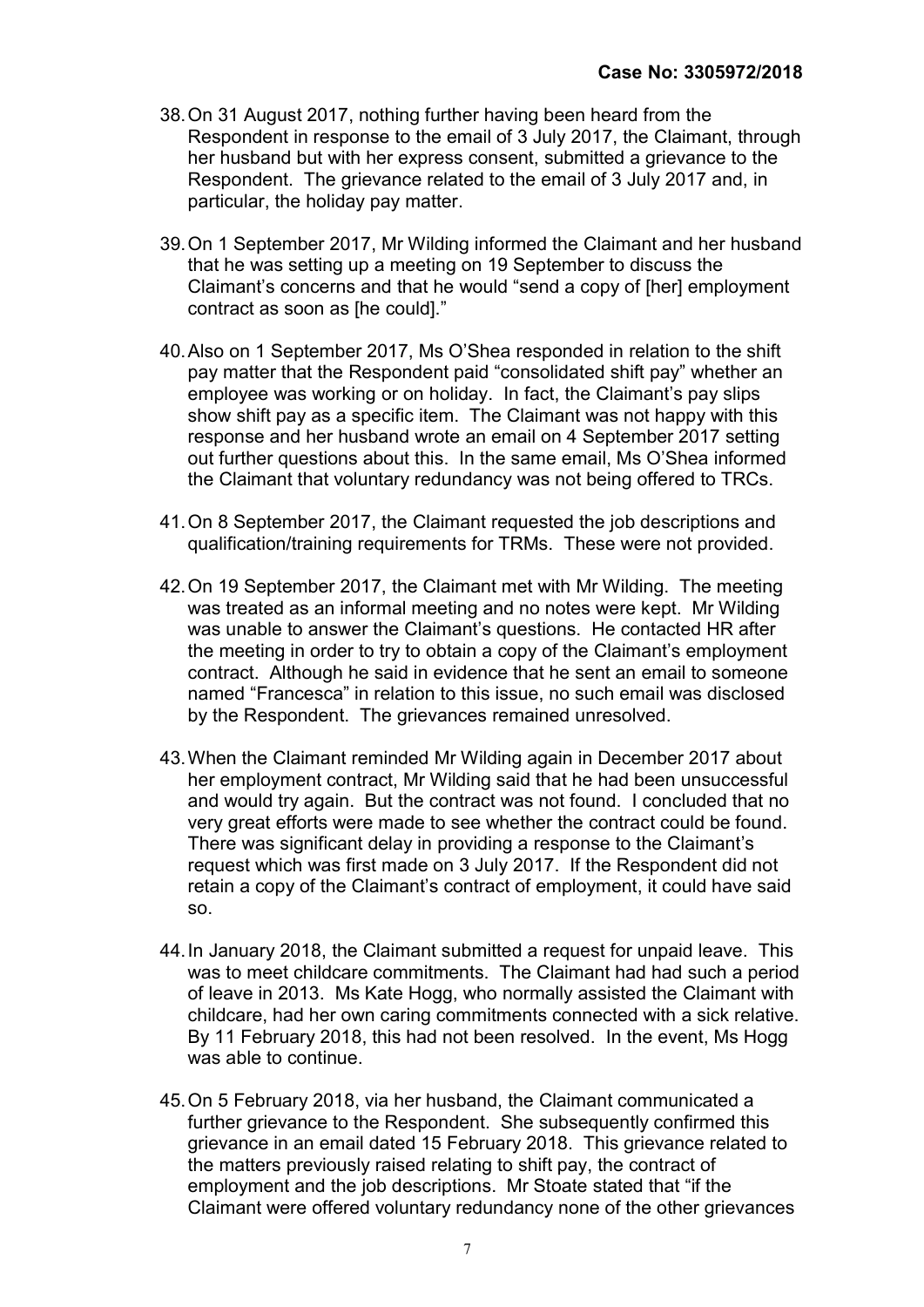would need to be pursued". This was in fact a without prejudice statement but the parties agreed that I could read it.

- 46. A grievance meeting was originally arranged for 16 February 2018, but then postponed when it became clear that the Claimant was not working on that day. The Claimant was told that a meeting would be arranged from 6 March.
- 47. On 6 March 2018, having heard nothing, the Clamant enquired as to whether the grievance meeting was going ahead. The Claimant referred to the meeting with David Wilding in which he stated that anyone wanting voluntary redundancy would be given it. She had been sent a letter with the voluntary redundancy offer and the amount of money that would be paid but had not received her voluntary redundancy. She asked for this to be dealt with together with her other grievances.
- 48. On 6 March, the Claimant was sent an explanation as to why the grievance meeting had not yet been fixed, which was because of the extreme bad weather ("beast from the east") which had caused significant disruption to the Respondent's operations. Mr Stonebanks was allocated as the grievance manager and the Claimant was told that he would contact her directly.
- 49. Before the grievance meeting took place, on 14 March 2018, the Claimant resigned. She said that her decision was "influenced in large part by BA's failure to answer any of the questions concerning her employment". She reserved her position as to whether this constituted unfair or constructive dismissal. 25 March 2018 was her last day of work in accordance with notice period.
- 50. The grievance hearing went ahead on 18 March 2018. The Claimant was given notice of this. She attended and put forward her case. None of her four grievances (relating to her holiday pay, failure to be provided with her terms and conditions of employment, failure to be provided with a requested job description and failure to be granted voluntary redundancy) was upheld. The Claimant did not appeal these findings.
- 51. On 8 May 2018, the Claimant presented her claim to the employment appeal tribunal.
- 52. A list of issues was agreed between the parties. All issues remained live save in relation to the claim under s1 of the FRA

#### Law

- 53. The legal principles to be applied were largely uncontroversial.
- 54. In relation to her contractual claims, the Claimant bears the burden of proof. Where she claims unlawful deductions from her wages and a failure to pay the holiday pay to which she was entitled, she must prove what she has not, and should have been paid.
- 55. In order to make out her claim for constructive dismissal, the Claimant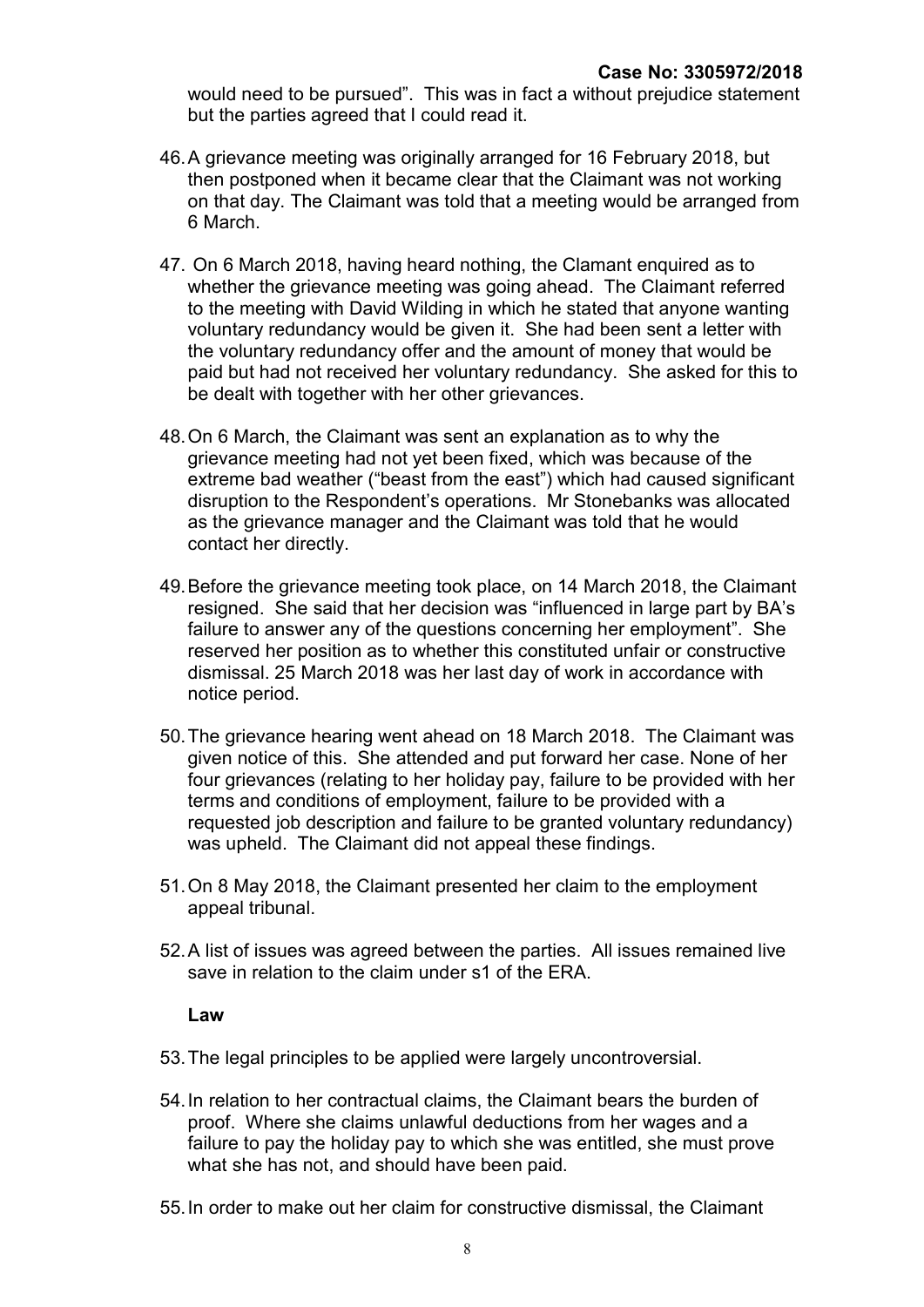must prove that the Respondent acted in repudiatory breach of contract and that she resigned in response to that breach rather than affirming the contract. If a "last straw" was relied on, it must be a matter that was more than trivial.

- 56. In relation to repudiatory breach, the key question was whether the employer did not intend to be bound by the contract as properly construed.
- 57. The only area where the law was at all controversial between the parties related to the Claimant's claim that the Respondent's promise that everyone would be entitled to voluntary redundancy if they wanted it constituted a contractual term by which the Respondent was bound.
- 58. The Claimant relied on Dresden Kleinwort Ltd v Attrill [2013] ICR D30, CA. I was also referred to Chitty on Contracts 3<sup>rd</sup> Ed 2-083 and 2-084 in relation to unilateral contracts. In short, the Claimant submitted that the Respondent's promise of voluntary redundancy was an offer of a unilateral contract which could be accepted by fully performing the required act, in this case voting in the ballot. There was no need to give advance notice of acceptance. The offer could be accepted by performance, in this case voting in the ballot. The offer could have been withdrawn before acceptance and was not.
- 59. I was referred to the judgment of Elias LJ in Dresdner Kleinwort, where it was stated that an employer's statement that it would create a minimum bonus pool, with the intention of retaining staff so that the investment banking division operated as a going concern until the point of sale, was a term of the employees' contracts. I took into account in particular paras 60-73, 80-81, 89 and 98-100 and 142 of the judgment.
- 60. At paragraph 81 of the judgment, it is stated that where a change is being introduced against the background of an existing contractual relationship the onus will be on the party, asserting that there is no intention to create legal relations, to establish that fact. Also, at paragraph 89, it is stated that where there is a promise made in the context of a pre-existing legal relationship (in Dresdner, as in the current case, an employment contract), viewed objectively, the natural inference is that the promise will take effect in the same way as other contractual terms.
- 61. The Respondent sought to distinguish Dresdner from the current case on the basis that the announcement in Dresdner was clear and unequivocal in that there was a specified bonus pool. In the current case, it could not be known how many TRMCs would apply for voluntary redundancy.
- 62. I did not consider that that factual distinction distinguished Dresdner from the current case. In the current case, as was clear from the offer sent to the Claimant on 26 May 2017, the Respondent will have been well aware of the costs of voluntary redundancy and the amount payable to each employee if they opted to take voluntary redundancy. Much as in Dresdner, the Respondent was taking a calculated commercial risk, in circumstances where it did not wish to lose work to an outside handling agent.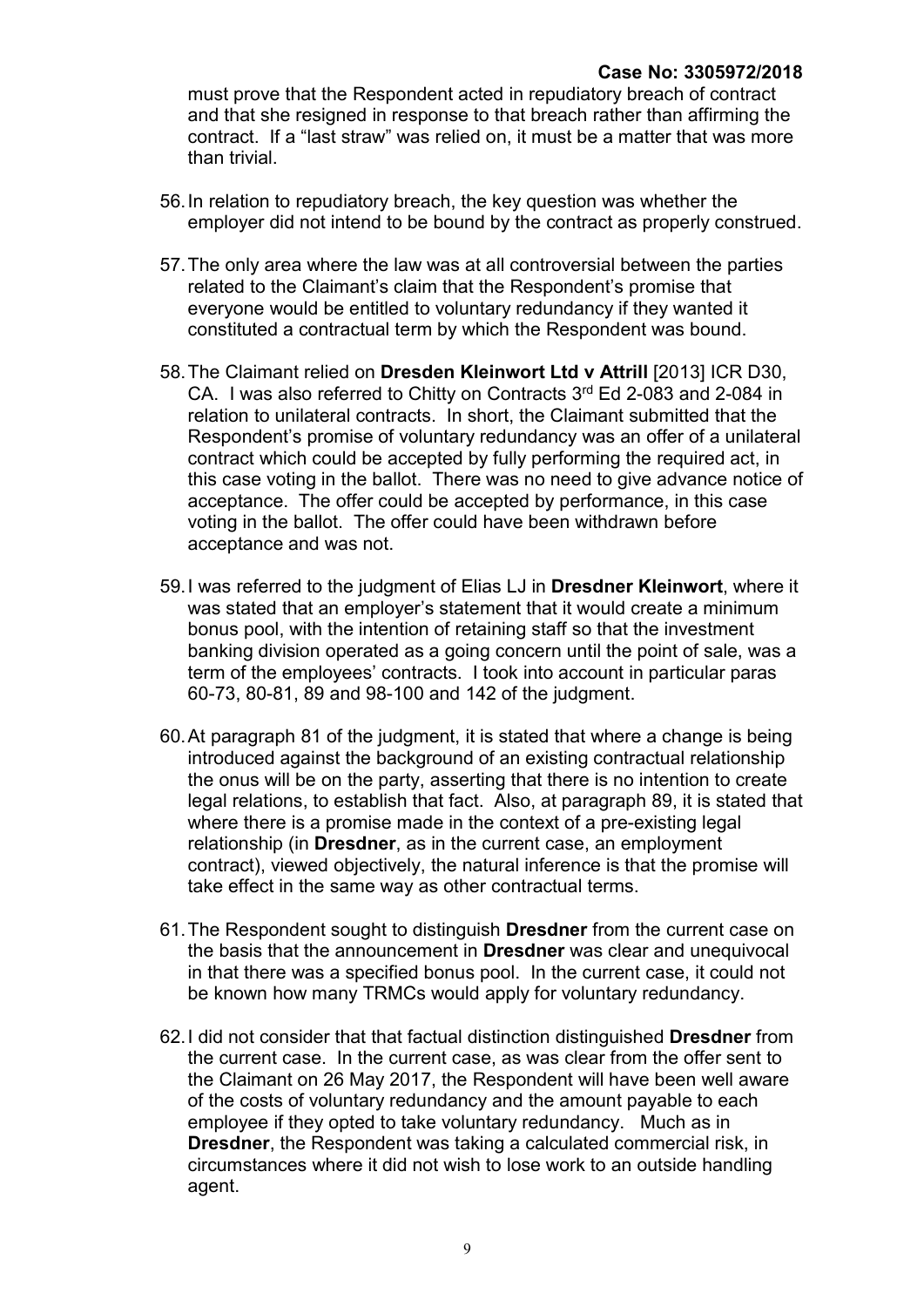### **Conclusions**

#### Contractual claim – voluntary redundancy payment

- 63. In relation to any alleged contractual term, an objective approach must be applied. I considered the relevant facts and matters objectively. On the one hand, I accepted that it is common practice for employers to ask for volunteers for redundancy but to retain a discretion as to whether or not to accept applications. On the other hand, in the current case, statements made orally at the meeting that pre-dated the ballot, together with the slides shown at that meeting, involved a clear promise to staff that anyone who wanted voluntary redundancy could take it. Applying the approach in Dresdner, there was a promise of voluntary redundancy made to the Claimant and other attendees at the briefing. That promise was made for the specific purpose of keeping the TRMC work within the Respondent rather than outsourcing to handling agents and there was strong encouragement to the relevant employees to vote in favour of the proposal in the ballot.
- 64. Looking objectively at all the circumstances, I concluded that there was an intention to create legal relations. TRMCs would vote in the ballot confident that the Respondent would comply with its promise. Within the context of an existing employment contract, this was a promise which became part of the Claimant's contractual terms and would take effect like any other contractual terms. The refusal to allow the Claimant to take voluntary redundancy, after the ballot had successfully secured the TRMC work for the Respondent, was in breach of contract.
- 65. Although there was some ambiguity in the letter sent to the Claimant on 26 May 2017, the voluntary redundancy payment was expressed as an offer which the Claimant accepted. Had it been necessary to do so, I would also have determined that this had contractual force, in spite of statements in the accompanying pack.
- 66. What happened after 26 May 2017 is not relevant to this analysis. The contract was already concluded and the failure to make the voluntary redundancy payment was in breach of contract. That claim is therefore upheld.

#### Constructive dismissal

67. The promise that all TRMCs could take voluntary redundancy if they wished to do so was reneged on. That was in breach of the term of mutual trust and confidence in the contract of employment. However, the Claimant continued to work for the Respondent for many months after the breach and, in doing so, affirmed the contract of employment. The Claimant knew that TRCs would not receive voluntary redundancy by September 2017 at the latest. Yet the first time she raised a clear complaint about the failure to offer her voluntary redundancy was on 6 March 2018. Even if her husband's letter of 5 February 2018 were taken as a protest about the failure to pay voluntary redundancy, the fact remained that she had continued to work for the Respondent for many months following the repudiatory breach and affirmation is made out.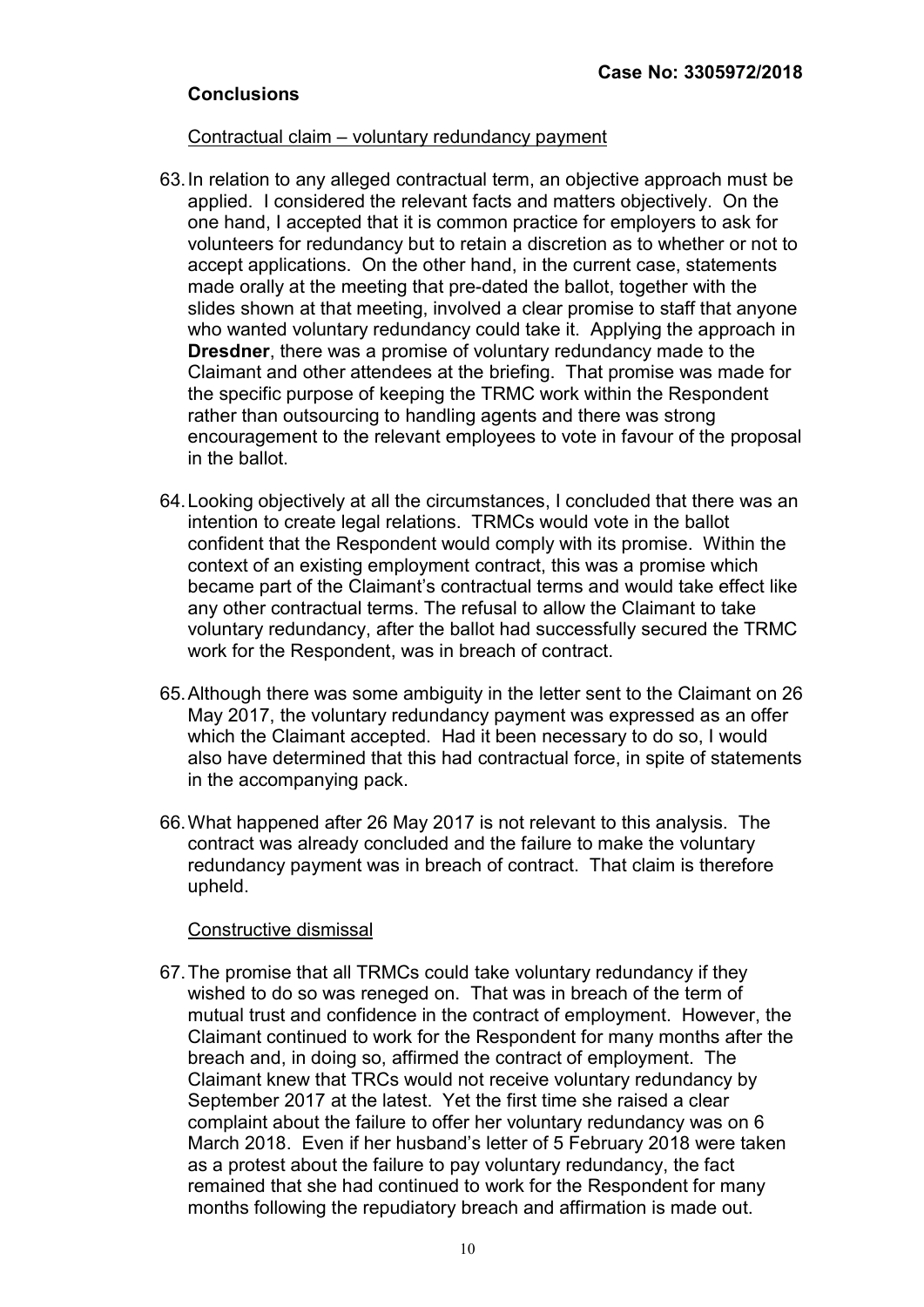- 68. I considered whether other matters relied on by the Claimant, including the failure to deal with her requests for unpaid leave and for her contract of employment, failures in relation to her complaint about her holiday pay and the failure to provide job descriptions requested amounted to a repudiatory breach in the sense that they evinced an intention by the Respondent not to be bound by the contract. Was there a "last straw" that was more than trivial?
- 69. While I accepted that the Claimant resigned from her employment because she felt that the Respondent was not treating her fairly, I was not satisfied that she resigned in response to a series of events which together amounted to a repudiatory breach of contract. Her letter was not clear as to the reason for dismissal. No last straw was referred to. The Claimant resigned after asking the Respondent to deal with her grievances in February 2018. The act of asking the Respondent to deal with her grievances was an act consistent with the Claimant accepting the continuing subsistence of her contract of employment. She then resigned before the grievance was heard. I did not identify a last straw which caused her to resign. Further, if there had been any repudiatory breach prior to 5 February 2018, I considered that her actions at and after that date were consistent only with an acceptance that the contract was continuing. It was her choice to resign before the grievance was heard.
- 70. The unfair dismissal claim is therefore dismissed.

#### Remaining matters

- 71. As to the remaining claims, in order to make out her claim for unpaid holiday pay, the Claimant would need to have established, as a starting point, the days in respect of which she was underpaid and in what amounts. There was no such evidence before me. The allegation amounted more to a general complaint, the merits of which I could not test without the necessary facts.
- 72. In relation to the other contractual/unlawful deductions claims, the Claimant had the burden of proving that she had a contractual right to the payments in question and failed to meet that burden. These claims rested on the Claimant's recollection and the amounts shown on some payslips. That was not sufficient to enable her to make out these claims. In relation to one of the payments, excess baggage bonus, there was differing evidence from the Claimant and another former employee of BMI, Simon Cooper, as to whether the bonus was contractual or not. Mr Cooper did not attend to give evidence and therefore his evidence was untested. Nevertheless, without seeing the contract of employment, I was not satisfied that the sum in question was a contractual bonus. These clams were not particularised and involved only estimates of loss. They were not made out.
- 73. At the conclusion of the hearing, the Respondent contended that the amount of the voluntary redundancy payment should be reduced (1) because the Claimant would have left her employment in October 2017 if she had gone on voluntary redundancy; and (2) because of a failure to